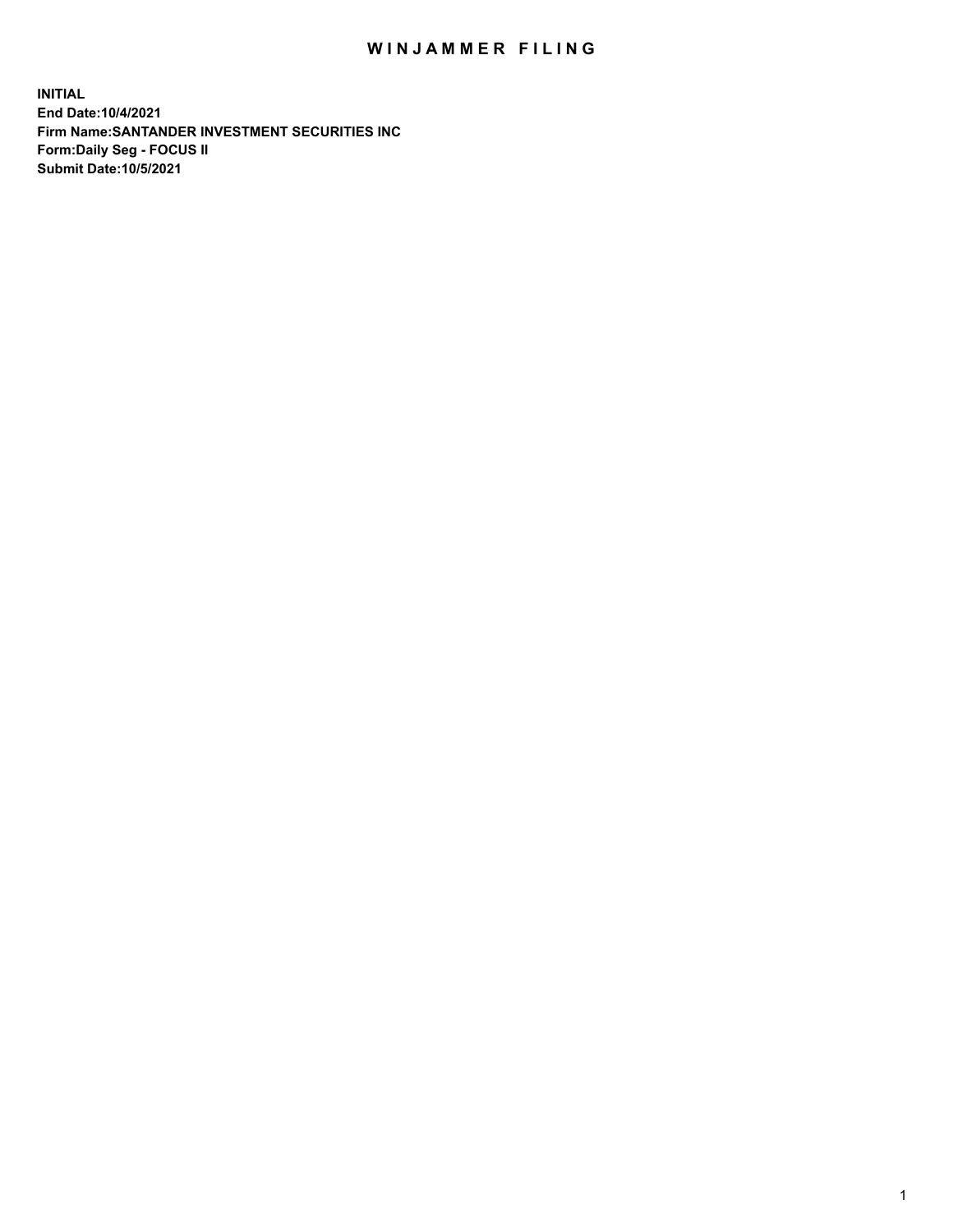**INITIAL End Date:10/4/2021 Firm Name:SANTANDER INVESTMENT SECURITIES INC Form:Daily Seg - FOCUS II Submit Date:10/5/2021 Daily Segregation - Cover Page**

| 0.91                                                                              |                                                      |
|-----------------------------------------------------------------------------------|------------------------------------------------------|
| Name of Company                                                                   | <b>SANTANDER INVESTMENT</b><br><b>SECURITIES INC</b> |
| <b>Contact Name</b>                                                               | <b>Richard Ro</b>                                    |
| <b>Contact Phone Number</b>                                                       | (212) 350-3662                                       |
| <b>Contact Email Address</b>                                                      | richard.ro@santander.us                              |
| FCM's Customer Segregated Funds Residual Interest Target (choose one):            |                                                      |
| a. Minimum dollar amount: ; or                                                    | 70,000,000                                           |
| b. Minimum percentage of customer segregated funds required:%; or                 | <u>0</u>                                             |
| c. Dollar amount range between: and; or                                           | 0 <sub>0</sub>                                       |
| d. Percentage range of customer segregated funds required between:% and%.         | 0 <sub>0</sub>                                       |
| FCM's Customer Secured Amount Funds Residual Interest Target (choose one):        |                                                      |
| a. Minimum dollar amount: ; or                                                    | $\frac{0}{0}$                                        |
| b. Minimum percentage of customer secured funds required:%; or                    |                                                      |
| c. Dollar amount range between: and; or                                           | 0 <sub>0</sub>                                       |
| d. Percentage range of customer secured funds required between: % and %.          | 0 <sub>0</sub>                                       |
| FCM's Cleared Swaps Customer Collateral Residual Interest Target (choose one):    |                                                      |
| a. Minimum dollar amount: ; or                                                    | $\frac{0}{0}$                                        |
| b. Minimum percentage of cleared swaps customer collateral required:% ; or        |                                                      |
| c. Dollar amount range between: and; or                                           | 0 <sub>0</sub>                                       |
| d. Percentage range of cleared swaps customer collateral required between:% and%. | 0 <sub>0</sub>                                       |

Attach supporting documents CH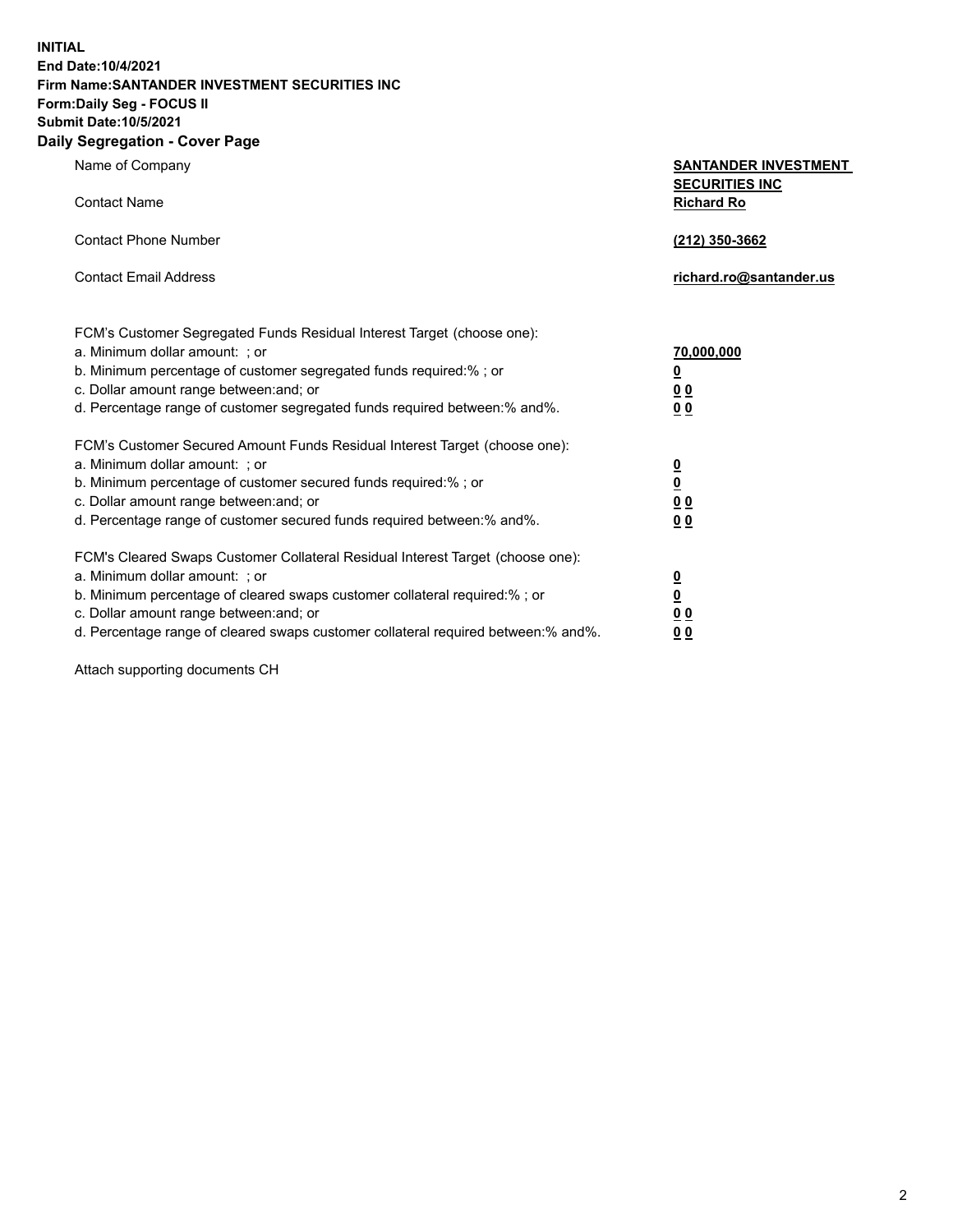**INITIAL End Date:10/4/2021 Firm Name:SANTANDER INVESTMENT SECURITIES INC Form:Daily Seg - FOCUS II Submit Date:10/5/2021 Daily Segregation - Secured Amounts** Foreign Futures and Foreign Options Secured Amounts

|     | Foreign Futures and Foreign Options Secured Amounts                                         |                   |
|-----|---------------------------------------------------------------------------------------------|-------------------|
|     | Amount required to be set aside pursuant to law, rule or regulation of a foreign            | $0$ [7305]        |
|     | government or a rule of a self-regulatory organization authorized thereunder                |                   |
| 1.  | Net ledger balance - Foreign Futures and Foreign Option Trading - All Customers             |                   |
|     | A. Cash                                                                                     | $0$ [7315]        |
|     | B. Securities (at market)                                                                   | $0$ [7317]        |
| 2.  | Net unrealized profit (loss) in open futures contracts traded on a foreign board of trade   | $0$ [7325]        |
| 3.  | Exchange traded options                                                                     |                   |
|     | a. Market value of open option contracts purchased on a foreign board of trade              | $0$ [7335]        |
|     | b. Market value of open contracts granted (sold) on a foreign board of trade                | $0$ [7337]        |
| 4.  | Net equity (deficit) (add lines 1. 2. and 3.)                                               | $0$ [7345]        |
| 5.  | Account liquidating to a deficit and account with a debit balances - gross amount           | $0$ [7351]        |
|     | Less: amount offset by customer owned securities                                            | 0 [7352] 0 [7354] |
| 6.  | Amount required to be set aside as the secured amount - Net Liquidating Equity              | $0$ [7355]        |
|     | Method (add lines 4 and 5)                                                                  |                   |
| 7.  | Greater of amount required to be set aside pursuant to foreign jurisdiction (above) or line | $0$ [7360]        |
|     | 6.                                                                                          |                   |
|     | FUNDS DEPOSITED IN SEPARATE REGULATION 30.7 ACCOUNTS                                        |                   |
| 1.  | Cash in banks                                                                               |                   |
|     | A. Banks located in the United States                                                       | $0$ [7500]        |
|     | B. Other banks qualified under Regulation 30.7                                              | 0 [7520] 0 [7530] |
| 2.  | Securities                                                                                  |                   |
|     | A. In safekeeping with banks located in the United States                                   | $0$ [7540]        |
|     | B. In safekeeping with other banks qualified under Regulation 30.7                          | 0 [7560] 0 [7570] |
| 3.  | Equities with registered futures commission merchants                                       |                   |
|     | A. Cash                                                                                     | $0$ [7580]        |
|     | <b>B.</b> Securities                                                                        | <u>0</u> [7590]   |
|     | C. Unrealized gain (loss) on open futures contracts                                         | $0$ [7600]        |
|     | D. Value of long option contracts                                                           | $0$ [7610]        |
|     | E. Value of short option contracts                                                          | 0 [7615] 0 [7620] |
| 4.  | Amounts held by clearing organizations of foreign boards of trade                           |                   |
|     | A. Cash                                                                                     | $0$ [7640]        |
|     | <b>B.</b> Securities                                                                        | <u>0</u> [7650]   |
|     | C. Amount due to (from) clearing organization - daily variation                             | $0$ [7660]        |
|     | D. Value of long option contracts                                                           | $0$ [7670]        |
|     | E. Value of short option contracts                                                          | 0 [7675] 0 [7680] |
| 5.  | Amounts held by members of foreign boards of trade                                          |                   |
|     | A. Cash                                                                                     | 0 [7700]          |
|     | <b>B.</b> Securities                                                                        | $0$ [7710]        |
|     | C. Unrealized gain (loss) on open futures contracts                                         | $0$ [7720]        |
|     | D. Value of long option contracts                                                           | $0$ [7730]        |
|     | E. Value of short option contracts                                                          | 0 [7735] 0 [7740] |
| 6.  | Amounts with other depositories designated by a foreign board of trade                      | $0$ [7760]        |
| 7.  | Segregated funds on hand                                                                    | $0$ [7765]        |
| 8.  | Total funds in separate section 30.7 accounts                                               | 0 [7770]          |
| 9.  | Excess (deficiency) Set Aside for Secured Amount (subtract line 7 Secured Statement         | $0$ [7380]        |
|     | Page 1 from Line 8)                                                                         |                   |
| 10. | Management Target Amount for Excess funds in separate section 30.7 accounts                 | 0 [7780]          |
| 11. | Excess (deficiency) funds in separate 30.7 accounts over (under) Management Target          | $0$ [7785]        |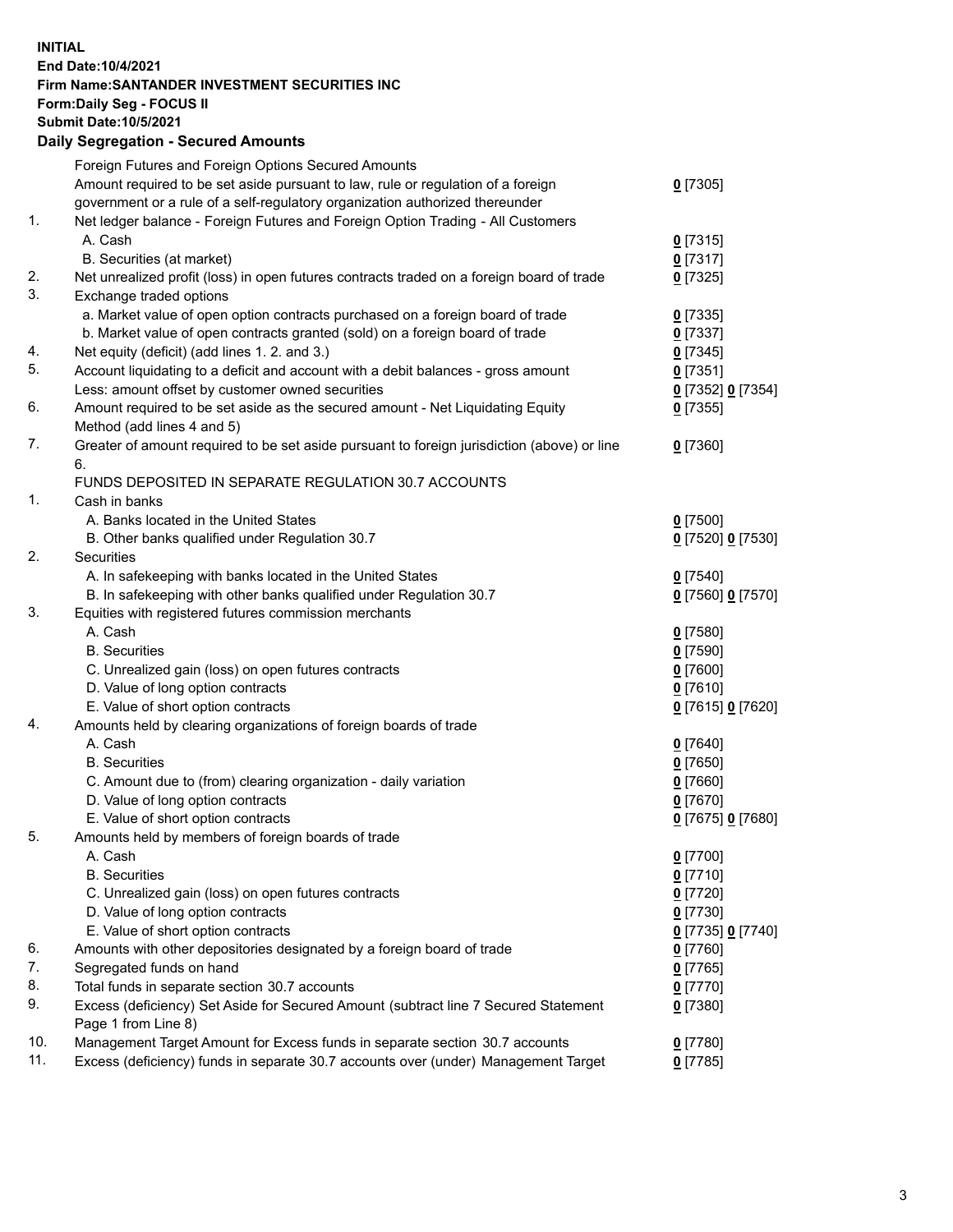| <b>INITIAL</b> |                                                                                           |                      |
|----------------|-------------------------------------------------------------------------------------------|----------------------|
|                | End Date: 10/4/2021                                                                       |                      |
|                | Firm Name: SANTANDER INVESTMENT SECURITIES INC                                            |                      |
|                | Form: Daily Seg - FOCUS II                                                                |                      |
|                | <b>Submit Date: 10/5/2021</b>                                                             |                      |
|                | Daily Segregation - Segregation Statement                                                 |                      |
|                | SEGREGATION REQUIREMENTS(Section 4d(2) of the CEAct)                                      |                      |
| 1.             | Net ledger balance                                                                        |                      |
|                | A. Cash                                                                                   | 2,850,059,624 [7010] |
|                | B. Securities (at market)                                                                 | $0$ [7020]           |
| 2.             | Net unrealized profit (loss) in open futures contracts traded on a contract market        | -770,148,411 [7030]  |
| 3.             | Exchange traded options                                                                   |                      |
|                | A. Add market value of open option contracts purchased on a contract market               | 67,114,127 [7032]    |
|                | B. Deduct market value of open option contracts granted (sold) on a contract market       | -33,080,369 [7033]   |
| 4.             | Net equity (deficit) (add lines 1, 2 and 3)                                               | 2,113,944,971 [7040] |
| 5.             | Accounts liquidating to a deficit and accounts with                                       |                      |
|                | debit balances - gross amount                                                             | $0$ [7045]           |
|                | Less: amount offset by customer securities                                                | 0 [7047] 0 [7050]    |
| 6.             | Amount required to be segregated (add lines 4 and 5)                                      | 2,113,944,971 [7060] |
|                | FUNDS IN SEGREGATED ACCOUNTS                                                              |                      |
| 7.             | Deposited in segregated funds bank accounts                                               |                      |
|                | A. Cash                                                                                   | 168,604,567 [7070]   |
|                | B. Securities representing investments of customers' funds (at market)                    | $0$ [7080]           |
|                | C. Securities held for particular customers or option customers in lieu of cash (at       | $0$ [7090]           |
| 8.             | market)<br>Margins on deposit with derivatives clearing organizations of contract markets |                      |
|                | A. Cash                                                                                   | 1,963,106,137 [7100] |
|                | B. Securities representing investments of customers' funds (at market)                    | $0$ [7110]           |
|                | C. Securities held for particular customers or option customers in lieu of cash (at       | $0$ [7120]           |
|                | market)                                                                                   |                      |
| 9.             | Net settlement from (to) derivatives clearing organizations of contract markets           | 20,458,232 [7130]    |
| 10.            | Exchange traded options                                                                   |                      |
|                | A. Value of open long option contracts                                                    | 67, 114, 127 [7132]  |
|                | B. Value of open short option contracts                                                   | -33,080,369 [7133]   |
| 11.            | Net equities with other FCMs                                                              |                      |
|                | A. Net liquidating equity                                                                 | $0$ [7140]           |
|                | B. Securities representing investments of customers' funds (at market)                    | $0$ [7160]           |
|                | C. Securities held for particular customers or option customers in lieu of cash (at       | $0$ [7170]           |
|                | market)                                                                                   |                      |
| 12.            | Segregated funds on hand                                                                  | $0$ [7150]           |
| 13.            | Total amount in segregation (add lines 7 through 12)                                      | 2,186,202,694 [7180] |
| 14.            | Excess (deficiency) funds in segregation (subtract line 6 from line 13)                   | 72,257,723 [7190]    |
| 15.            | Management Target Amount for Excess funds in segregation                                  | 70,000,000 [7194]    |
| 16.            | Excess (deficiency) funds in segregation over (under) Management Target Amount            | 2,257,723 [7198]     |
|                | <b>Excess</b>                                                                             |                      |